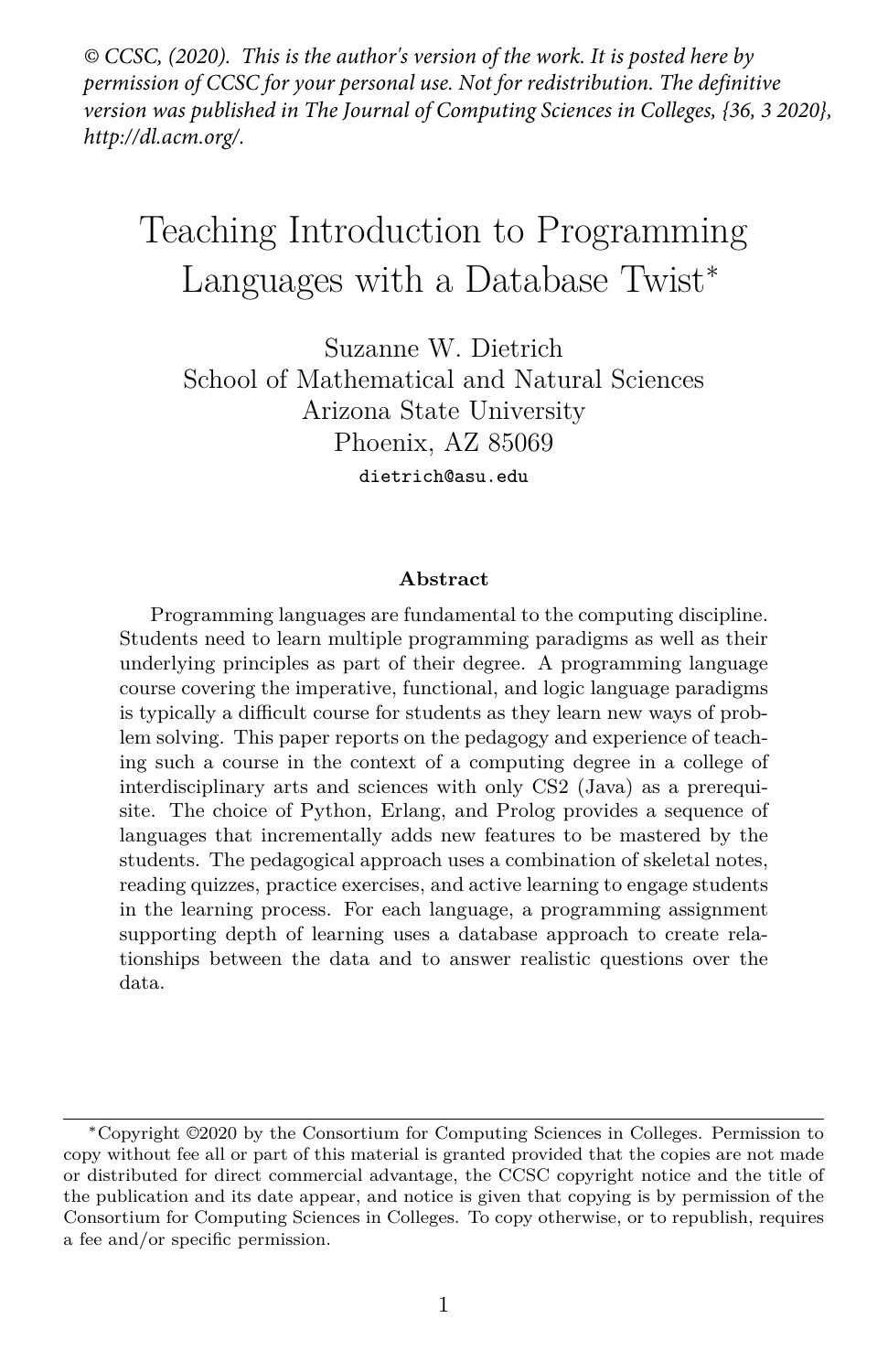### **1 Introduction**

The computing B.S. degree program in our college of interdisciplinary arts and sciences provides an alternative degree to the conventional computer science degree offered in an engineering college. The lower-level courses include CS1 and CS2 in Java, Introduction to Programming Languages, Data Structures & Algorithms, Discrete Mathematical Structures, Brief Calculus, and Statistics. The upper-level courses emphasize databases, networks, and cybersecurity. There is an experiential learning degree requirement, consisting of internships and/or research. The most recent introduction to the lower-level core courses was the Introduction to Programming Languages course with CS2 as its only prerequisite. Adding this course provided a programming language component that was missing from our degree and enhanced pathways for transfer students from Computer Science at the local community colleges.

The design of the course was based on two main components. The first being the Computing Curricula 2013 [15] and the second was the coverage in the corresponding course in the engineering college of our university. The topics covered for the basic principles and concepts of programming languages were essentially derived from these sources. However, the choice of programming languages to use for the coverage of the imperative, functional, and declarative paradigms should be based on unit-specific objectives.

Our unit within the college offers bachelor degrees in computing, applied mathematics, statistics and the natural sciences. The applied mathematics and statistics students are required to take CS1 and CS2 as part of their degree programs. Some of these students double major or minor in computing. Due to the popularity of Python and its applications within the unit, Python is the imperative language choice. The selected functional language is Erlang, based on its applicability in industry for 24x7 Web applications and app development. Prolog, Programming in Logic, is the canonical choice for a declarative, logic language.

This paper reports on the experience of the resulting design of an Introduction to Programming Languages course that emphasizes connections with databases in programming assignments. Section 2 provides a brief overview of related work. The pedagogical approach used in the course across all three languages is presented in Section 3, along with a semester schedule of topics and assignments. Sections 4, 5, and 6 discuss the resources used for the languages along with the specifics of the programming assignments. Section 7 reflects on the experience.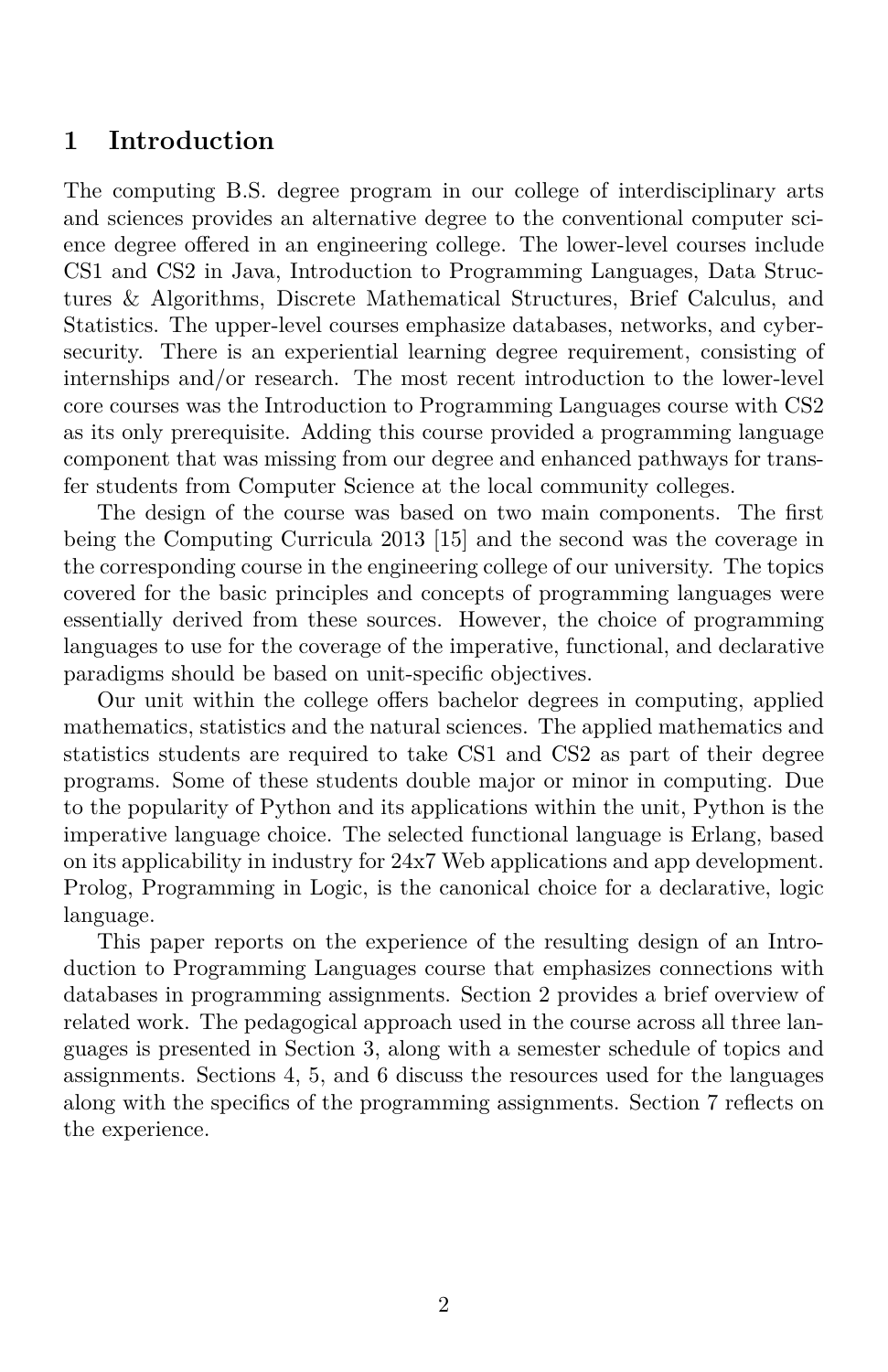#### **2 Related Work**

A background literature review searching for teaching the programming language paradigms course found many older publications on the topic. One of these [22] provided an excellent overview of known issues with language choice for the course, including: prior experience of the student, the choice of the CS1/CS2 language, the use of pure versus hybrid languages to illustrate each paradigm, and the use of a universal language, such as Ada, to illustrate all of the paradigms. Another paper provided additional reasons "to better understand the difficulty of designing an effective curriculum" [5] for such a course, such as object confusion, breadth versus depth, effect of scale, indoctrination (tools influence problem-solving approach) and desensitization (work around shortcomings of a tool). Most computer scientists would probably agree that the design of the programming language paradigms course is difficult.

Some additional, more recent papers on the subject emerged. One alternative approach explored a methodology where students who were computer science majors would not be mere users of the programming languages but focus on the concepts as if they would become a programming language designer [16]. Another approach emphasized that "doing is better than seeing", although it is more difficult, by designing a one-semester course where students combined the language paradigms in the development of a compiler for a non-trivial subset of a functional programming language [11]. Another study recognized the difficulty of students even becoming users of a programming language in such a course and introduced short, practice exercises that improved learning outcomes for the topics addressed by the practice and increased the students' confidence [1].

The approach presented in this paper also recognizes the many challenges in designing such a programming language paradigms course. The following section provides an overview of the various pedagogies employed to help students learn how to use the programming paradigms, which also includes the incorporation of shorter, practice exercises.

# **3 Overview of Pedagogical Approach**

Table 1 provides a weekly semester schedule for the programming languages course. The basic principles notes cover grammars, parsing and derivation trees, the compilation process, and compilation versus interpretation. The concepts of programming languages notes detail names, bindings and scope; data types; expressions and assignment statements; statement-level control structures; and subprograms (parameter passing and activation records). The basic principles and concepts of programming languages notes are based on coverage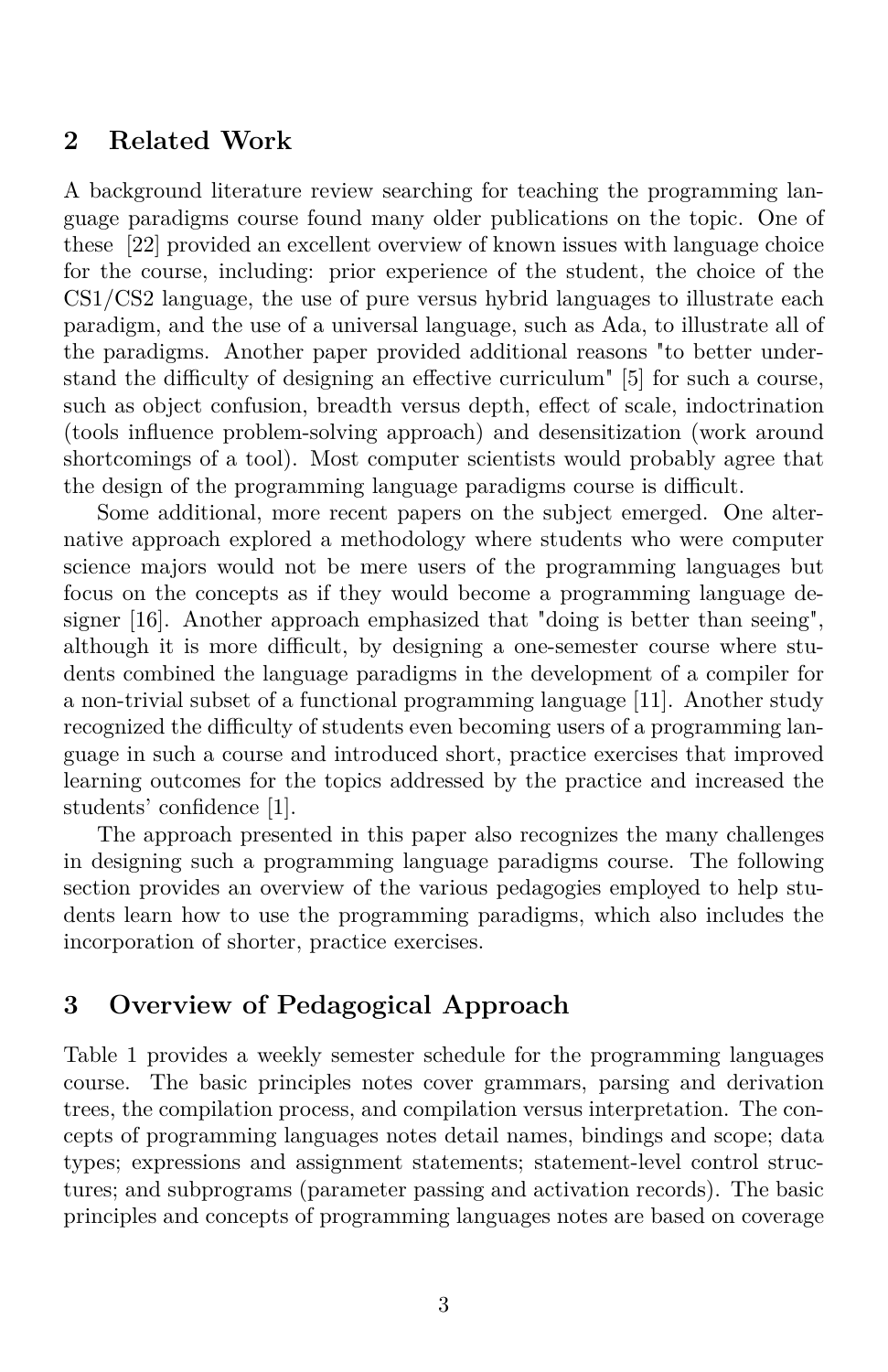from the following texts: [4], [8], [17], [18]. Each language is introduced in the context of these fundamental concepts. The course employs various pedagogical approaches, including skeletal notes, short programming exercises, reading quizzes, and active learning exercises. An overarching goal of the pedagogy is to engage students in active participation in their learning as well as to reflect on what they have learned.

| Week           | <b>Topics</b>                                                  | Assignments                         |
|----------------|----------------------------------------------------------------|-------------------------------------|
| 1              | Language Overview in Degree Program<br><b>Basic Principles</b> | <b>BNF</b> WebQuest                 |
| $\overline{2}$ | Concepts of Programming Languages                              |                                     |
| 3              | Python: Strings, Decisions, Loops                              | Reading Quizzes<br>Codingbat        |
| 4              | Python: Tuples, Lists, Sets, Dictionaries                      | Reading Quizzes                     |
| 5              | Python: Modules, IO, Exceptions                                | Reading Quizzes<br>Review Exercises |
| 6              | Python: Classes and Inheritance                                | Python Quiz<br>Assign Program       |
| 7              | <b>Active Learning</b>                                         | BankAccount in class                |
| 8              | Event-based with TKinter                                       | TKinter in class                    |
| 9              | Midterm Review                                                 | <b>MIDTERM</b>                      |
| 10             | Erlang: Tuples, Lists, Strings                                 | Codingbat                           |
| 11             | Erlang: List Processing, Maps, Files, CSV                      | Assign Program                      |
| 12             | Erlang: Review Exercises                                       | Erlang Quiz                         |
| 13             | Prolog: Overview and Database Connection                       | Codingbat                           |
| 14             | Prolog: findall and Review Exercises                           | Assign Program                      |
| 15             | Higher-order programming: All 3 languages                      | Review for Final                    |

Table 1: Semester Schedule

Skeletal notes is a term that references a set of incomplete lecture notes, where students are responsible for filling in some of the parts. For each language and for each data structure, the class notes provide an overview of the data structure, its fundamental operations and methods. There are a couple of examples in the notes that the instructor illustrates on the language in its IDE. Each data structure includes a skeletal notes page that contains a table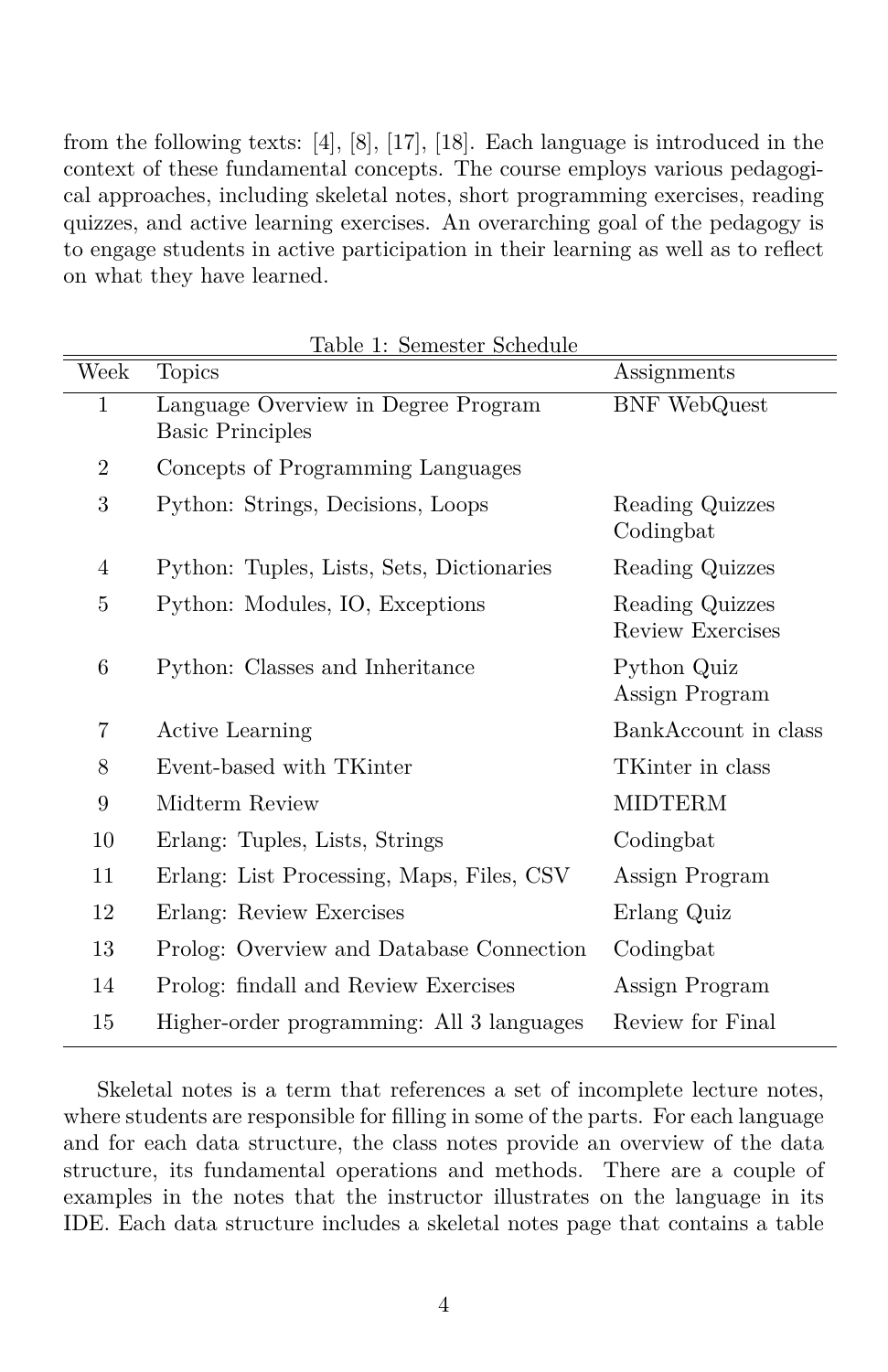of 6-8 problems over the data structure with space for students to write the expression/code to answer the question and to record the response from the execution of the code. Before the start of the next class, students must complete the notes page and submit their attempt on the course management system for participation points. They are allowed to work with another student in the class and they are asked to document that collaboration. The day that the notes are due, there is a brief class discussion answering any major questions students may have. The next class, after reviewing the students submissions, common mistakes are discussed and corrected.

Practice is an essential component of learning programming languages. Once the fundamentals of the language are covered, the students are introduced to the codingbat.com site. In class, the inOrderEqual and twoAsOne codingbat examples provide students with illustrative samples. Students are then given an assignment using additional exercises from codingbat.com to explore the language. The examples chosen (countHi, in1to10, alarmClock, repeatSeparator, mixString) provide students with practice on string processing, comparison operators, nested comparisons, and iteration/recursion. The students are given a document that has the description from the codingbat site, and includes space for the student to record the code that they ran on codingbat and what they learned from writing that code. They are also asked to include a screen shot of the test cases that passed. The students are instructed that it is not the answers that are important but the journey of learning. The students submit the document for participation credit.

There is a programming assignment on each language to provide a depth of learning. Each semester a different data set from [21] is selected to provide realistic but cleaned data to use in the assignment. Students write programs in each language to process the data and answer questions over the data. More details appear later in the paper with respect to the programming assignment in each language.

After covering the language and before a quiz, students have an in-class exercise to complete a set of "Review Exercises". These designed exercises have students apply different facets of the languages:

- 1. letter\_count: Return a dictionary/map of the count for each letter appearing in the parameter string.
- 2. both\_strings: Return a string that includes the characters appearing in both parameter strings.
- 3. repeats\_num: Determine whether the sequence of numbers has a repeated number.
- 4. order\_summary: Given a list of tuples representing an item, price, and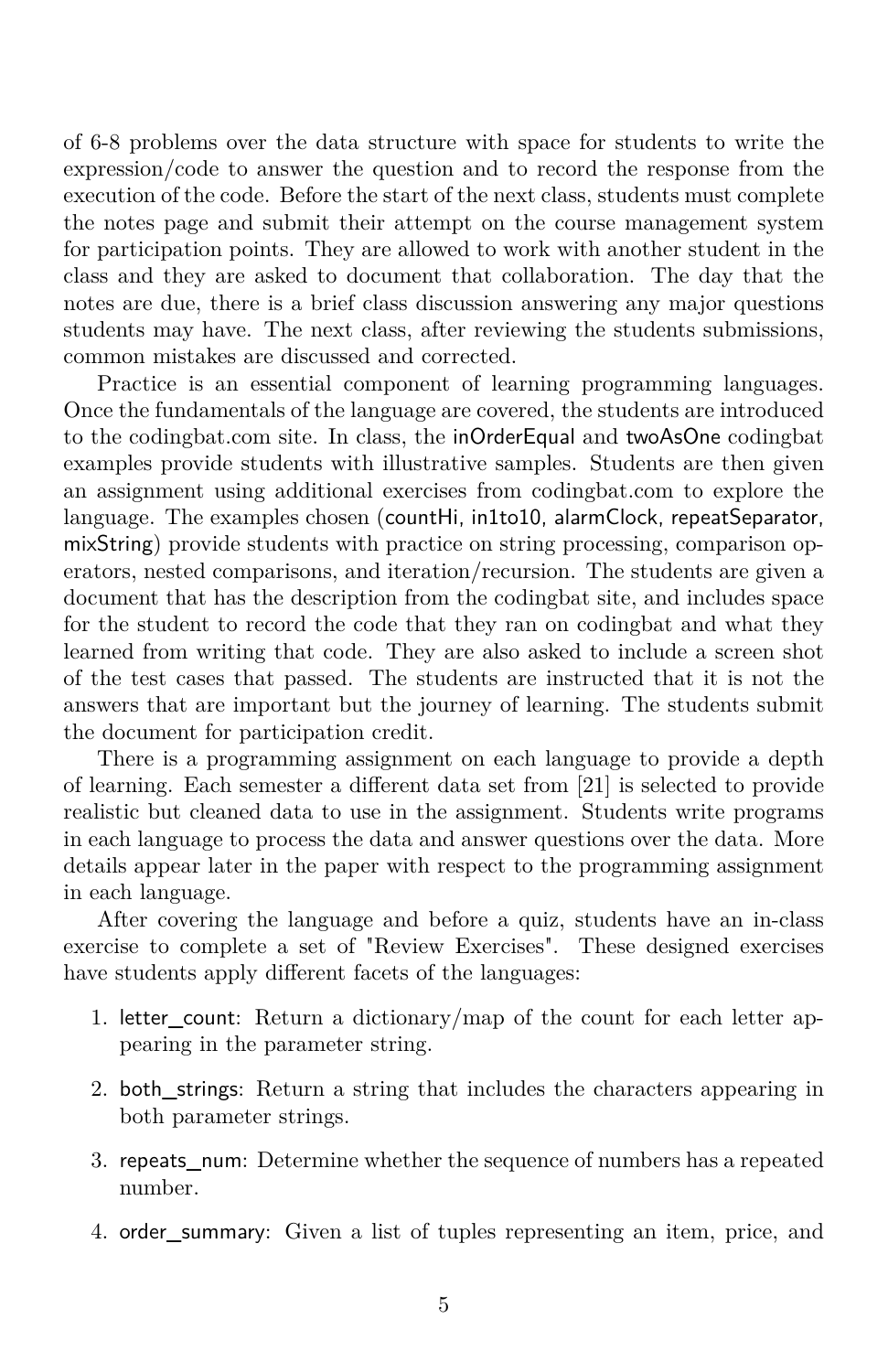quantity on an order, return a tuple with the total cost of the order and the total number of items.

Students are broken down into groups of 4-5 and assigned one of these exercises to work out as a team. Then volunteer groups are asked to record their answer on the white board for class discussion. Pictures are taken and posted on the course management system. Students are strongly encouraged to code the review exercises themselves and verify.

For quizzes and exams, students are provided with a one-page, two-sided reference sheet for the syntax of each language. For Erlang and Prolog, this reference sheet also includes examples of code, such as inOrderEqual, twoAsOne, and list processing. When the assessed midterm is returned in class, students fill out a questionnaire, also known as an *exam wrapper* [12], to reflect on their preparation, what they would do differently for the next assessment, and provide feedback to the instructor. These are collected for instructor feedback and returned to students for the final exam.

#### **4 Python**

Our CS1 and CS2 courses use the Java programming language. The goal for learning Python is for students to have the same level of knowledge as Java. Due to the diverse backgrounds of students and the amount of transfer students, an interactive Python textbook has been adopted [10] so that students can fill in their knowledge gaps. Table 1 illustrated the topic coverage in Python and that each week, students are assigned reading that covers those chapters and must complete the reading quizzes for participation credit. The course also utilizes some of the *code checks* from the text for participation credit and inclass exercises.

There are several new concepts for those students who have only been exposed to Java, such as functions, tuples, lambda expressions, and list comprehensions. The syntax for a lambda function is introduced in the context of sorting lists of tuples where the sort requires an order that is not the default. List comprehensions are an elegant short-cut syntax for creating lists.

The Python programming assignment reads in a csv file of clean data and processes the data into objects, using concepts from object-oriented database design [6]. In a weather example with stations reporting observations, the students create Station and Observation classes and the list of observations for a station is a list of references to its associated observation object instances. The students are required to create a dictionary of these objects to essentially store the "database extent". Using this data structure, students answer specific questions by coding the navigation of the data and perhaps creating additional data structures in the process. Due to the increased enrollment of the class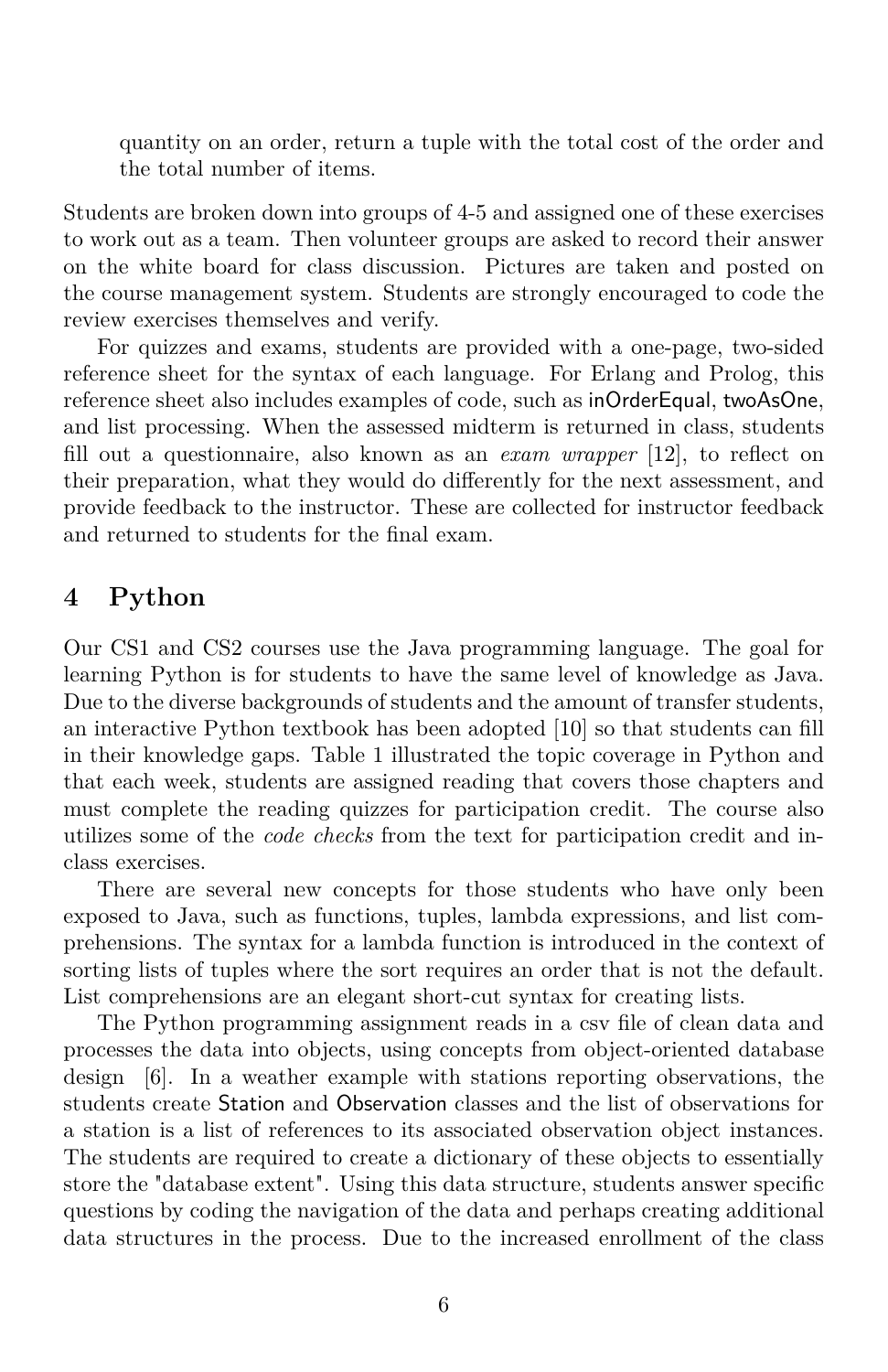(now capped at 60), a free replit classroom [14] for the Python language assists students with checking their output with the expected output. The programs are still assessed based on a visual inspection of the code with a detailed rubric because the assignment description provides strict guidelines on the format of the objects and data structures to be incorporated.

# **5 Erlang**

Erlang is a dynamically typed, functional language that has a lexical structure similar to Prolog for atoms, variables, and list processing. Erlang includes maps, tuples, lists, and strings, as well as lambda expressions and list comprehensions. Thus, Erlang is chosen as the next language in the sequence, building on these similar concepts from Python as well as functions. Erlang only supports recursion and not iteration, so the list processing is similar to Prolog with a head and a tail, however, the Erlang rules are functional and utilize pattern matching. The first rule head that matches is chosen, and variables are bound once through the pattern matching. The coverage of Erlang is restricted to sequential Erlang since the only prerequisite is CS2 and not operating systems. Students are directed to both a free online book [9] and the Erlang site [7] for online documentation.

There are many new concepts for students to grasp with Erlang, including its functional, pattern matching approach as well as the use of recursion instead of iteration. The processing of lists using recursion with the head and tail construct is a skill that students must learn to master with Erlang.

The Erlang programming assignment is similar to Python with the same data but a value-based relational database approach stores the relationships between the data as id values as components of tuples, which are stored in maps. In the weather example, there are station and observation tuples that are associated by the station's unique code. To simplify the assignment, students are provided with a template for the program that handles the reading of a csv file, returning a list of strings for each line. They must complete the program to create the maps and answer the questions over the data. Students use an online Erlang replit environment to complete their assignment because an Erlang classroom was not available as of Spring 2020. Therefore, students are given a compiled Erlang file and they must call a function in this module to validate their data structures before submission.

# **6 Prolog**

The fundamentals of Prolog as a logic language are covered, including the details of clauses, resolution, and a refutation proof so students understand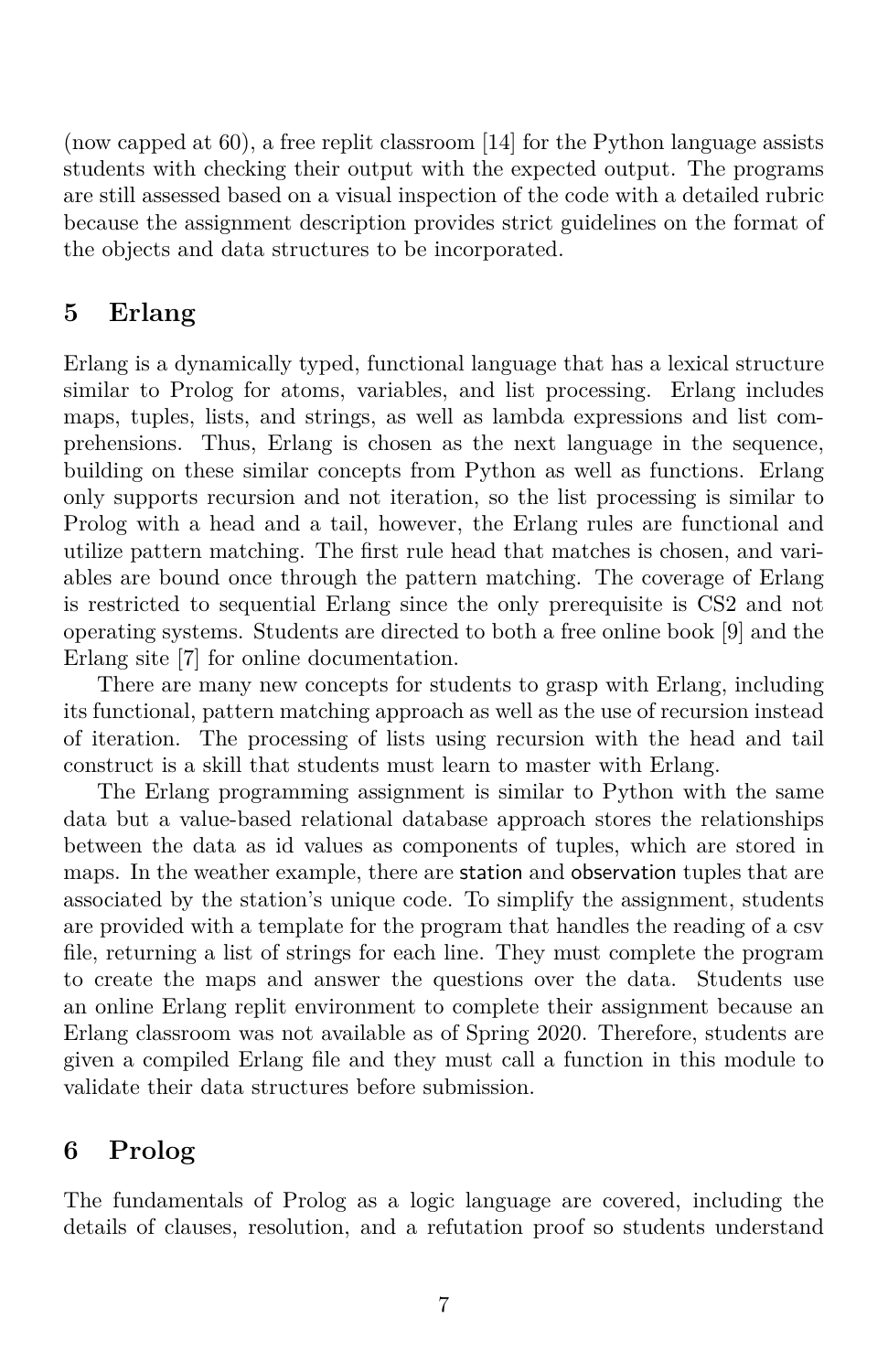that Prolog provides binding to variables when it has found a refutation and backtracking continues searching when asked for the next answer. However, the emphasis on Prolog is quickly switched to using Prolog facts to store data and its declarative rules to compute the answers to database queries. This is a practical approach that students appreciate. Replit does not support Prolog. However, SWI-Prolog has an online interpreter [20]. There is an online resource for Prolog [2] and our students have online access to [3] through the university library.

The codingbat and review exercises in Prolog are quite similar to that of Erlang with a fundamental difference. While both Erlang and Prolog must pass the information that it needs, Erlang functions return values but Prolog must return values by adding an extra argument to bind the result to a variable. Since the class does not cover extensions to fundamental Prolog, the review exercise question that creates a letter-count map is changed to the creation of a list of letter(Letter, LetterCount) tuples for each letter in the string.

The Prolog programming assignment uses the same set of data, now stored as Prolog facts. For the weather example, the facts are stored as station and observation tuples, with relationships using the value-based ids. The assignment asks students to answer queries over that data in Prolog. There are five queries that typically involve returning a list of tuples sorted in a particular manner. Since asking a database query typically means to find all answers, the Prolog predicate findall(Template, Goal, Bag) is introduced, which returns a list of bindings for the Template satisfying the Goal in the Bag variable. Similar to a list comprehension, the Template represents the term for inclusion in the list where the bindings are satisfied by the Goal.

#### **7 Reflection**

The last week of the semester, while students are working on their Prolog assignment, the class begins a reflection phase, looking back on what was learned at the same time that higher-order programming is introduced. Essentially, higher-order programming is where code can be treated as a value, passed into or returned from a block of code. The lambda functions that students used in Python and Erlang as sort functions are examples of higher-order programming. The course notes emphasize the filter and map higher-order functions available in the languages, although in Prolog the predicates are called include and maplist. To show the importance of handling data as streams of information, an overview of Java streams is covered to illustrate the filter and map in Java.

As the class reviews context-free grammars for the comprehensive final, class time is allocated to show students Prolog's support of definite clause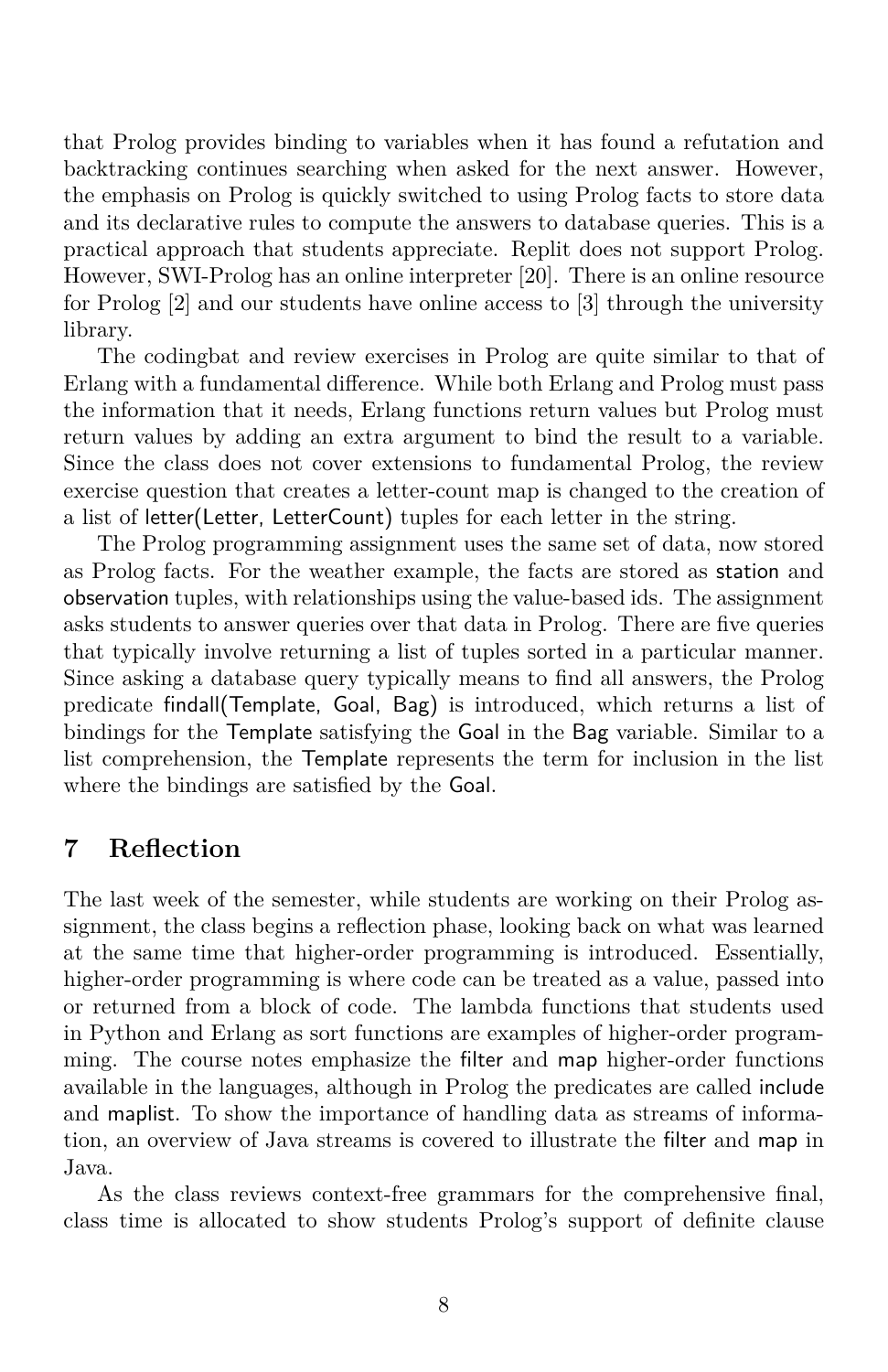grammars. In fact, SWI-Prolog provides a grammar example to run [19]. In addition to this demonstration, an example grammar from earlier in the semester is modified to a definite clause grammar and the parse trees that were hand-drawn at that time are visually represented by Prolog.

Learning three new programming languages is a challenge for most students. They are learning new ways of thinking about problem solving. Erlang and Prolog's reliance on recursion instead of iteration is particularly challenging for students who have only completed CS2 and have not taken the full Data Structures and Algorithms class. There are a significant number of students who rise to the challenge and embrace the new paradigms. Although anecdotal, the exposure to multiple programming paradigms, and in particular Prolog, has helped students in learning SQL in the required database class. Also, the exposure to a functional language helps students learn LINQ (Language INtegrated Query) [13] in the advanced database course.

## **References**

- [1] T. Austin, C. Horstmann, and H. Vu. Explicit short program practice in a programming languages course. *Journal of Computing Sciences in Colleges*, 33(4):114–122, 2018.
- [2] P Blackburn, J Bos, and K Striegnitz. Learn prolog now. http://www. learnprolognow.org/.
- [3] M Bramer. *Logic programming with Prolog*, volume 9. Springer, 2005.
- [4] Y Chen and W Tsai. *Introduction to programming languages: Programming in C, C++, Scheme, Prolog, C#, and SOA, 5th ed.* Kendall Hunt Publishing Company, 2017.
- [5] W R Cook. High-level problems in teaching undergraduate programming languages. *ACM Sigplan Notices*, 43(11):55–58, 2008.
- [6] S W Dietrich and S D Urban. Fundamentals of object databases: Objectoriented and object-relational design. *Synthesis lectures on data management*, 2(1):1–173, 2010.
- [7] Erlang. Erlang programming language. https://www.erlang.org/.
- [8] M Gabbrielli and S Martini. *Programming languages: principles and paradigms*. Springer Science & Business Media, 2010.
- [9] F Hebert. Learn you some erlang for great good! https:// learnyousomeerlang.com/.